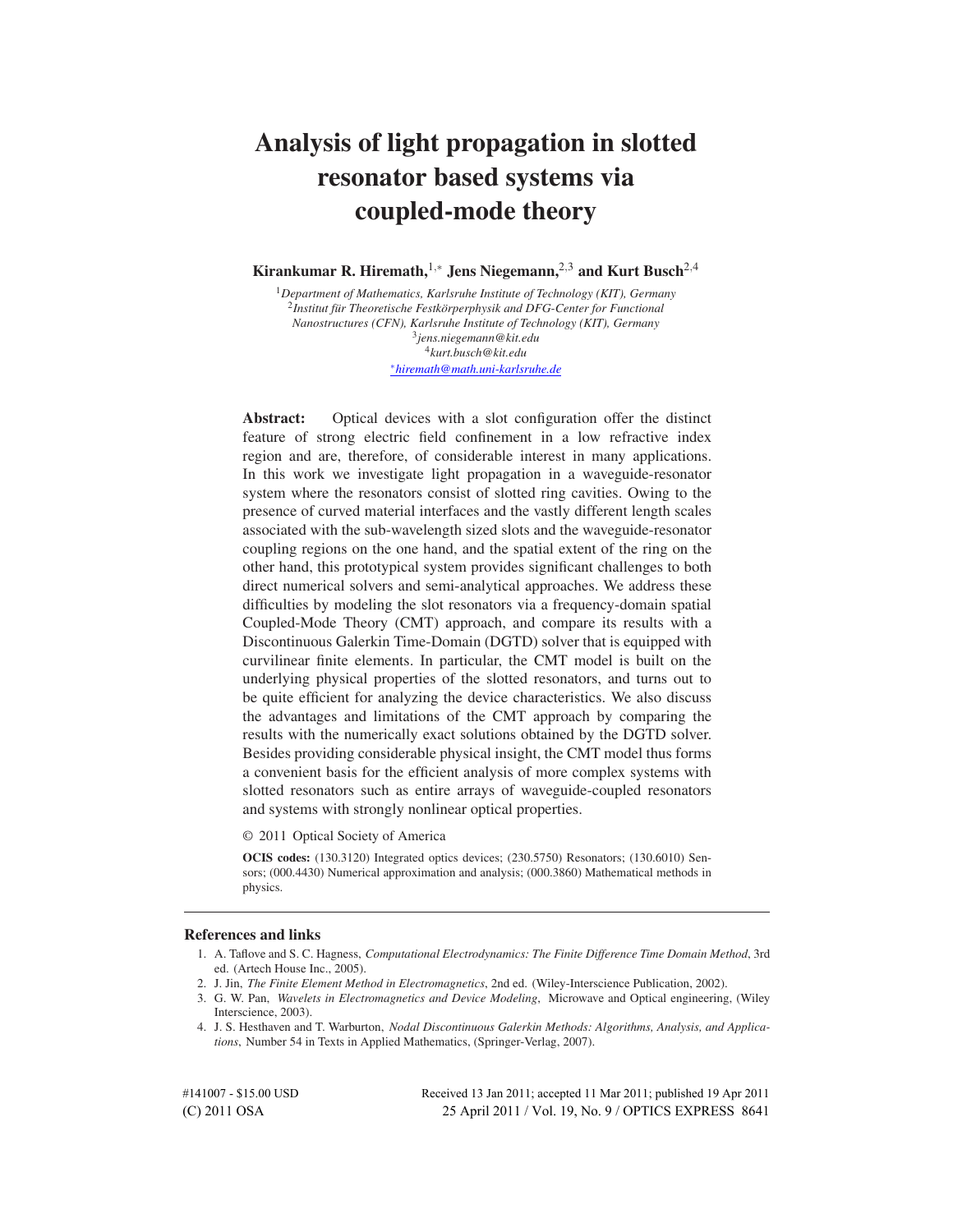- 5. J. Niegemann, M. König, K. Stannigel, and K. Busch, "Higher-order time-domain methods for the analysis of nano-photonic systems," Photon. Nanostr.: Fundam. Appl. **7**(1), 2–11 (2009).
- 6. J. Niegemann, W. Pernice, and K. Busch, "Simulation of optical resonator using DGTD and FDTD," IOP J. Opt. A: Pure Appl. Opt. **11**, 114015:1–10 (2009).
- 7. K. Stannigel, M. König, J. Niegemann, and K. Busch, "Discontinuous Galerkin time-domain computations of metallic nanostructures,, Opt. Express **17**(17), 14934–14947 (2009).
- 8. B. E. Little, S. T. Chu, H. A. Haus, J. Foresi, and J. P. Laine. "Microring resonator channel dropping filters," J. Lightwave Technol. **15**(6), 998–1005 (1997).
- 9. J. V. Hryniewicz, P. P. Absil, B. E. Little, R. A. Wilson, and P.-T. Ho, "Higher order filter response in coupled microring resonators," IEEE Photon. Technol. Lett. **12**(3), 320–322 (2000).
- 10. H. G. Rabus, M. Hamacher, U. Troppenz, and H. Heidrich, "High-Q channel-dropping filters using ring resonators with integrated SOAs," IEEE Photon. Technol. Lett. **14**(10), 1442–1444 (2002).
- 11. A. Melloni, R. Costa, P. Monguzzi, and M. Martinelli, "Ring-resonator filters in silicon oxynitride technology for dense wavelength-division multiplexing systems," Opt. Lett. **28**(17), 1567–1569 (2003).
- 12. C. K. Madsen, G. Lenz, A. J. Bruce, M. A. Capuzzo, L. T. Gomez, T. N. Nielsen, and I. Brener, "Multistage dispersion compensator using ring resonators," Opt. Lett. **24**(22), 1555–1557 (1999).
- 13. A. M. Armani and K. J. Vahala, "Heavy water detection using ultra-high-Q microcavities," Opt. Lett. **31**(12), 1896–1898 (2006).
- 14. S. Pereira, P. Chak, S. E. Sipe, L. Tkeshelashvili, and K. Busch, "All-optical diode in an asymmetrically apodized kerr nonlinear microresonator system," Photon. Nanostr.: Fundam. Appl. **2**, 181–190 (2004).
- 15. V. R. Almeida, Q. Xu, C. A. Barios, and M. Lipson, "Guiding and confining light in void nanostructure," Opt. Lett. **29**(11), 1209–1211 (2004).
- 16. C. Koos, P. Vorreau, T. Vallaitis, P. Dumon, W. Bogaerts, R. Baets, B. Esembeson, I. Biaggio, T. Michinobu, F. Diederich, W. Freude, and J. Leuthold, "All-optical high-speed signal processing with silicon-organic hybrid slot waveguides," Nat. Photonics **2**(3), 216–219 (2009).
- 17. T. Baehr-Jones, M. Hochberg, C. Walker, and A. Scherer. "High-Q optical resonators in silicon-on-insulatorbased slot waveguides," Appl. Phys. Lett. **86**, 081101 (2005).
- 18. T. Baehr-Jones, M. Hochberg, G. Wang, R. Lawson, Y. Liao, P. Sullivan, L. Dalton, A. Jen, and A. Scherer, "Optical modulation and detection in slotted silicon waveguides," Opt. Express **13**(14), 5216–5226 (2005).
- 19. K. R. Hiremath, "Analytical modal analysis of bent slot waveguides," J. Opt. Soc. Am. A **26**(11), 2321–2326  $(2009)$
- 20. X. Ji, T. Lu, W. Cai, and P. Zhang, "Discontinuous Galerkin Time Domain (DGTD) methods for the study of 2-D waveguide-coupled microring resonators," J. Lightwave Technol. **23**(11), 3864–3874 (2005).
- 21. K. R. Hiremath, R. Stoffer, and M. Hammer, "Modeling of circular integrated optical microresonators by 2-D frequency domain coupled mode theory," Opt. Commun. **257**, 277–297 (2006).
- 22. K. R. Hiremath, *Coupled mode theory based modeling and analysis of circular optical microresonators*, PhD thesis, University of Twente, The Netherlands (2005).
- 23. M. Hammer, K. R. Hiremath, and R. Stoffer, "Analytical approaches to the description of optical microresonator devices," in F. Michelotti, A. Driessen, and M. Bertolotti, editors, *Microresonators as building blocks for VLSI photonics*, volume 709 of AIP conference proceedings, pages 48–71. American Institute of Physics, Melville, New York (2004).
- 24. K. R. Hiremath, M. Hammer, S. Stoffer, L. Prkna, and J. Čtyroký, "Analytic approach to dielectric optical bent slab waveguides," Opt. Quantum Electron. **37**(1–3), 37–61 (2005).
- 25. T. Tamir, editor, *Integrated Optics (Second Corrected and Updated Edition)*, Topics in Applied Physics, vol. 7, (Springer-Verlag, 1982).
- 26. A. Ghatak and K. Thyagarajan, *Optical Electronics* (Cambridge University Press, 1993).
- 27. A. F. Oskooi, D. Roundy, M. Ibanescu, P. Bermel, J. D. Joannopoulos, and S. G. Johnson, "Meep: A flexible free-software package for electromagnetic simulations by the FDTD method," Comput. Phys. Commun. **181**(3), 687–702 (2010).
- 28. R. Stoffer, K. R. Hiremath, M. Hammer, L. Prkna, and J. Čtyroký, "Cylindrical integrated optical microresonators: Modeling by 3-D vectorial coupled mode theory," Opt. Commun. **256**, 46–67 (2005).

#### **1. Introduction**

A popular strategy for solving Maxwell's equations for a system with complex geometries and/or material response is to develop flexible and versatile all-purpose methods that allow for their direct numerical solution. Classic examples of this approach include the venerable and well-established Finite-Difference Time-Domain method [1] and the standard Finite Element method [2], both of which are continuously further developed and refined. Modern all-purpose approaches include wavelet-based methods [3] and Discontinuous Galerkin Time-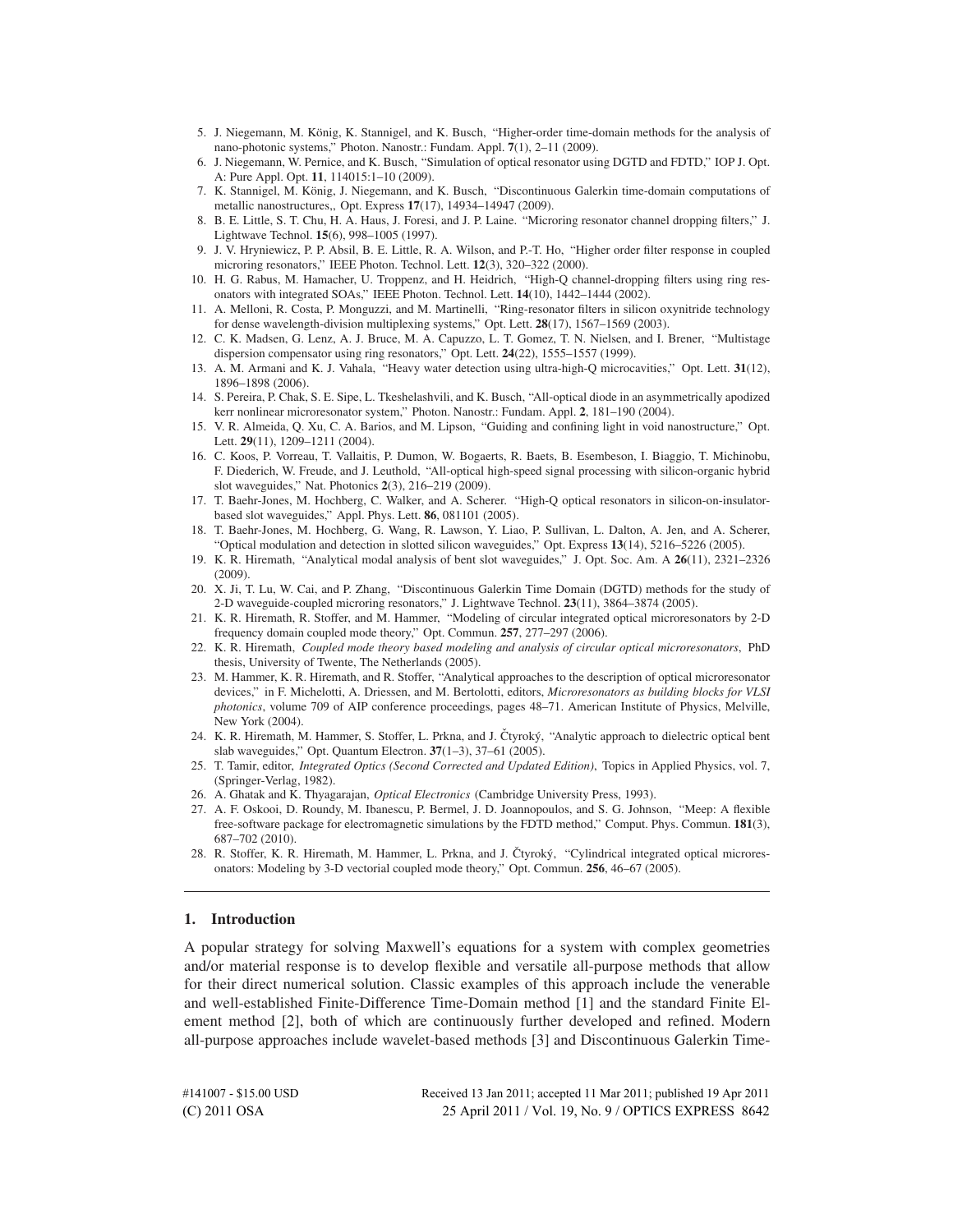Domain methods [4–7]. These generic methods are applied to a huge variety of physical settings such as linear and nonlinear optical wave propagation in waveguides, periodic structures, and various scattering problems etc. Clearly, the price that has to be paid for such versatility is that for certain classes of optical systems these methods become computationally rather expensive and provide only limited insight into the underlying physical mechanisms.

Coupled waveguide-resonator systems represent one such particularly important class of optical devices. In these systems, optical resonators such as circular micro-resonators (see Fig. 1) provide a discrete set of resonances with high quality factors (*Q*) that allow for the efficient trapping of electromagnetic energy. This unique property may be exploited for a number of applications. For instance, the discrete nature of these resonances lend themselves for the realization of compact filtering and multiplexing devices [8–11] and their dispersive properties find use in dispersion compensation schemes [12]. Furthermore, these resonances are very sensitive to the dielectric environment and may, therefore, be utilized for advanced sensing purposes [13]. In addition, low-power nonlinear-optical devices such as optical diodes based on arrays of coupled waveguide-resonator systems have been suggested [14]. The physical reason for these effects lies in the fact that these devices are extremely sensitive to the phase of the light field. From a modeling point of view this means that errors in the spatial discretization and/or the time-stepping can easily lead to inaccurate and even unphysical results. As a result, efficient and reliable simulations of coupled waveguide-resonator systems still represent a challenge for direct numerical methods.

The situation becomes particularly demanding for the simulation of light propagation in slotted resonators such as those depicted in Fig. 1. Such slotted configurations exploit the fact that the introduction of a sub-wavelength slot in conventional ridge/slab waveguides leads — for an appropriately polarized mode — to an extremely high electric field confinement inside the (low-refractive index) slot region [15]. This property originates from the discontinuity of the normal component of the electric field across material interfaces. The resulting strong field confinement can be exploited by depositing highly nonlinear low-index material within the slot region [16]. Moreover, by introducing such sub-wavelength slots into traditional resonator structures, it becomes possible to combine the field enhancement inside the slot with the resonance trapping effect discussed above. This allows one to boost further the resonance field enhancement. As a matter of fact, such slotted resonators have already been utilized for novel sensing applications [17] as well as low-power optical modulation and detection [18]. In view of the dramatic improvements in nano-scale fabrication, it is expected that slotted waveguide and slotted resonator systems will develop into a novel platform for high-performance integrated optics.

An analysis of curved slotted waveguides has shown that the position of the slot inside the guiding core greatly influences the modal field properties of the waveguide [19]. Correspondingly, all parameters of practical interest such as bending loss, peak field localization, power confinement in various regions of the waveguide etc. sensitively depend on the position of the slot. Therefore, we expect that when a slot is introduced into an ordinary micro-ring resonator, its position strongly affects the resonance frequencies and the associated *Q*-factors of the resonator. From a modeling point of view, coupled waveguide-resonator systems, where the resonators consists of slotted ring cavities thus provide a particularly challenging class of optical systems. For instance, a numerical solver must keep under control not only any spatial discretization errors in the representation of curved surfaces and efficiently resolve the subwavelength slot, but must also be able to consistently handle the discontinuities in the fields. We will demonstrate below that a Discontinuous Galerkin Time-Domain (DGTD) method [5–7,20] enhanced with curvilinear finite elements [4] is able to address these challenges in a satisfactory manner.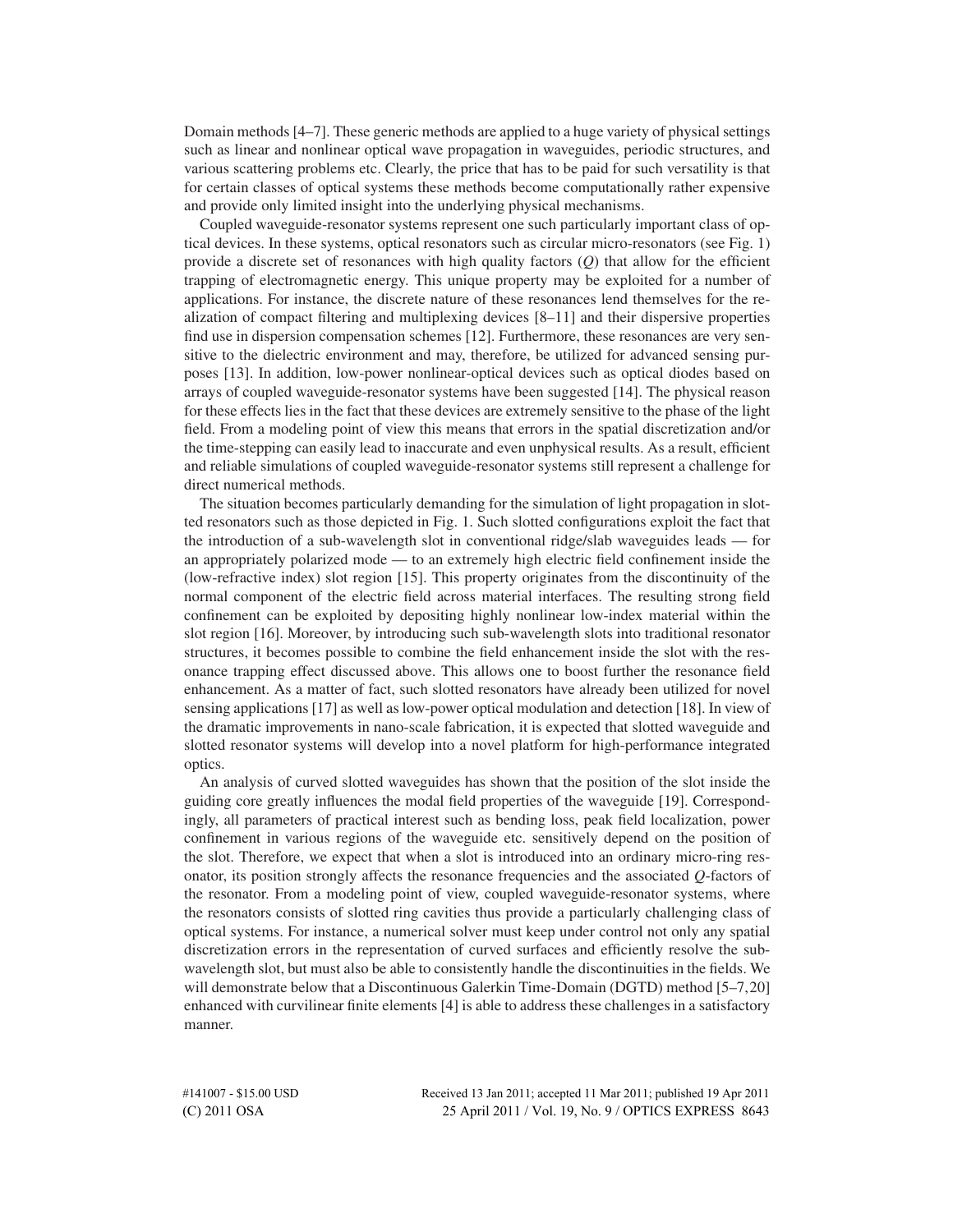However, even such sophisticated computational tools require long simulation times, therefore it makes perfect sense to develop a dedicated semi-analytical model that takes into account the characteristic physical properties of the resonators and waveguides under consideration. As a matter of fact, coupled-mode theory (CMT) is an established semi-analytical tool in the area of integrated optics. For instance, it has been shown that the frequency-domain CMT-based modeling of ordinary resonators provides a very accurate method that yields further insight into the operation principles of conventional resonator-based devices [21]. Using the semi-analytic modal solutions of the bent slotted waveguides [19], in the present paper we extend the CMT approach to the modeling of slotted resonator systems. More precisely, by developing such a CMT-based model, we capture the essence of the physical problem with reduced complexity, and without 'much' loss of accuracy. Of course, just how 'much' loss of accuracy we incur has to be determined by comparison with exact numerical solutions - in our case, DGTD equipped with curvilinear elements. Once we have established the CMT model and the corresponding limitations, we can push ahead and conduct parameter scans and investigate entire arrays of coupled waveguide-resonator systems with slot configurations.

Consequently, in Sec. 2 we describe the CMT formulation of slotted resonator systems by taking into account the interaction between a finite number of guided modes of straight coupling waveguides and a finite number of modes of bent slotted waveguides. We present the simulation results of this model in Sec. 3, where we also validate the applicability of the CMT approach for the slotted resonator systems by comparing with the results of exact DGTD computations. In Sec. 4 we conclude with a discussion of these results, comment on the insights provided by our CMT approach, and discuss potential further developments.

### **2. CMT model of slotted resonators**

In Fig. 1, we depict a prototypical slotted micro-ring resonator that is coupled to two straight waveguides. Clearly, while other configurations such as coupling to a single straight waveguide or to slotted waveguides as well as several coupled slotted resonators could be considered, they do not present any further conceptual difficulties so that we will, in this work, restrict ourselves to an exposition of the CMT approach for the above model system.

## *2.1. Overall device description*

As seen from a device point of view, this coupled slotted-resonator waveguide system exhibits two input ports (In-port and Add-port), and two output ports (Through-port and Drop-port). The operating principle of this device is based on the coupling of the fields in the straight waveguides to the cavity modes provided by the slotted resonator, and the subsequent interference between these excited cavity modes with the fields in the various waveguides [22].

In what follows, we work in the frequency-domain and limit ourselves to a linear optics setting [23]. Within this standard approach, the waveguides-coupled slotted resonator is conceptually divided into two bent-straight waveguide couplers (the boxes (I) and (II) delineated by dashed lines in Fig. 1) together with appropriate connections between the couplers via segments of bent slotted waveguides. In addition, the individual couplers are connected to the input and output ports described above, which are realized via straight waveguides. We assume that couplers (I) and (II) are adiabatic so that back-reflections into the bent slotted waveguide segments and straight waveguide ports can be neglected. This allows us to consider only uni-directional wave propagation as indicated by the white arrows in Fig. 1. Clearly, this is one of the major assumptions of coupled-mode theory whose validity has to be checked by a subsequent comparison with exact numerical simulations.

The couplers (I) and (II) represent finite interaction regions and outside these regions we assume that the fields in the associated waveguides (bent slotted waveguides segments and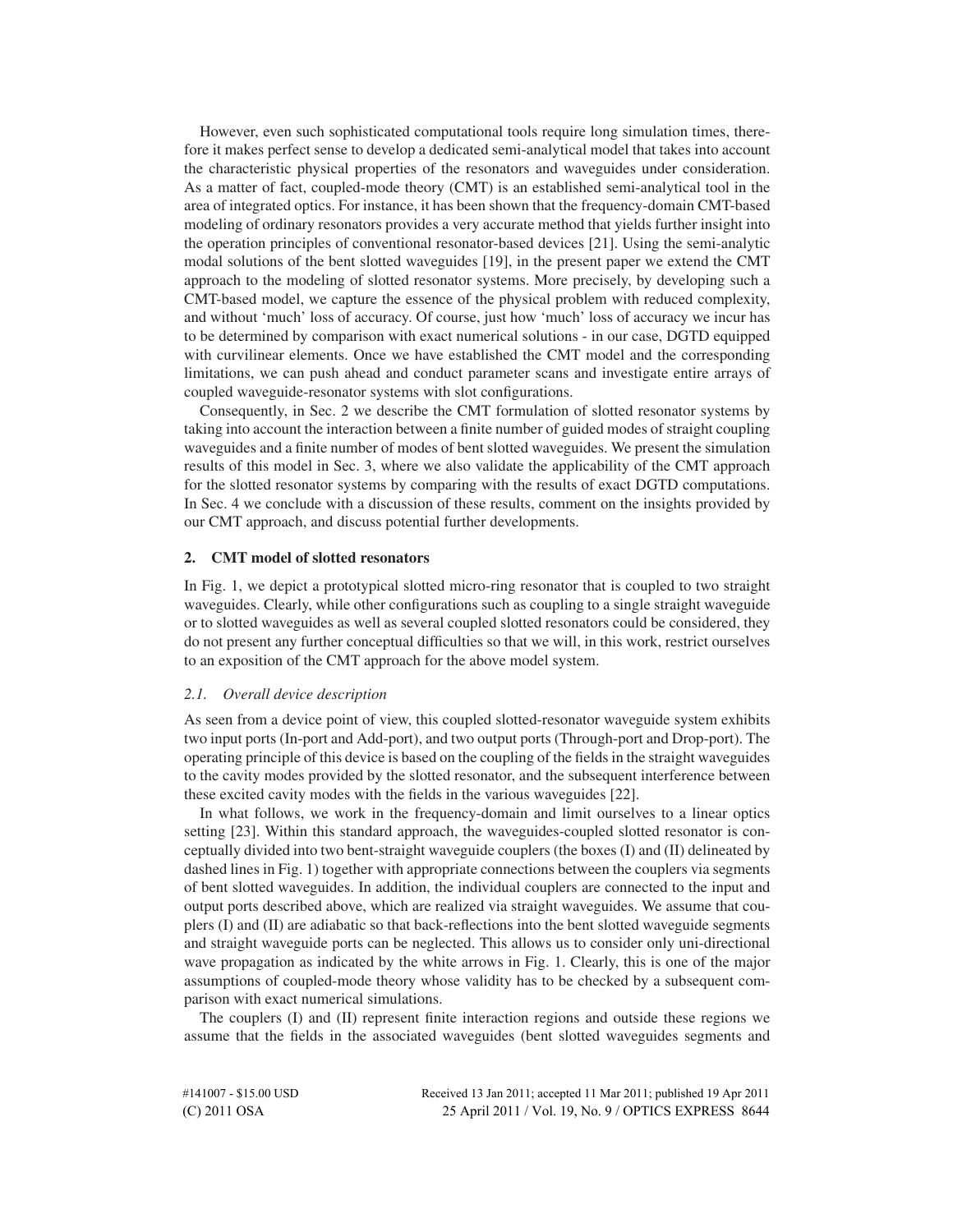

Fig. 1. Schematics for a slotted-resonator based 4-port device. The resonator consists of a ring of outer radius *R*, width *w*tot, and refractive index *n*c, and contains a low-index slot of width  $w_{\text{slot}}$  and refractive index  $n_{\text{slot}} < n_c$ . The slot's position inside the ring is described by the asymmetry parameter  $\eta$  such that the width of the inner high-index ring layer is  $\eta w$  and that of the outer high-index ring layer is  $(1 - \eta)w$ , where  $w = w_{\text{tot}} - w_{\text{slot}}$  [19]. This slotted resonator is coupled to two identical straight waveguides of width *w*s and refractive index  $n<sub>s</sub>$  that realize input and output ports. The minimal separation between resonator and the straight waveguides are  $g$  and  $\tilde{g}$ , respectively. The entire device is embedded in a host material with a background index  $n<sub>b</sub>$  and its performance may be characterized via the power levels associated with the input ports,  $P_1$  and  $P_A$  (In- and Add-port), and the output ports,  $P_T$  and  $P_D$  (Through- and Drop-port), respectively. Within a coupled-mode theoretical approach this device is further decomposed into several functional elements. Two couplers, (I) and (II), delineated with dashed-line boxes, are connected via two identical segments of bent slotted waveguides of length *L* and  $\tilde{L}$  (at positions a, b, and  $\tilde{a}$ ,  $\tilde{b}$ , respectively) and each of these couplers is further connected to two identical input and output port waveguides (at positions  $A$ ,  $B$ , and  $\tilde{A}$ ,  $\tilde{B}$ , respectively).

straight waveguides ports) are uncoupled, i.e., that we may represent the fields through the freely propagating modes associated with these waveguides. For definiteness and without loss of generality, let us suppose that the bent slotted waveguides supports *N*<sup>b</sup> guided modes, and the straight waveguides support *N*<sup>s</sup> guided modes and that these modes are power normalized [24, Sec. 2.1], [25, Sec. 2.2.6].

In general, the response of the couplers can be characterized by the coupler scattering matrices S and  $\tilde{S}$  for couplers (I) and (II), respectively, as

$$
\begin{pmatrix} b \\ B \end{pmatrix} = S \begin{pmatrix} a \\ A \end{pmatrix}, \qquad \begin{pmatrix} \tilde{b} \\ \tilde{B} \end{pmatrix} = \tilde{S} \begin{pmatrix} \tilde{a} \\ \tilde{A} \end{pmatrix}.
$$
 (1)

In the above expressions A, B, and a, b are amplitude vectors of lengths  $N_s$  and  $N_b$ , respectively, that correspond to properly normalized 'forward' propagating guided modes at the respective positions A, B, a, and b related to coupler (I). Here, for straight waveguides, the forward direction is defined as propagating from input to output port; whereas for the bent slotted waveguide segments, the 'forward' direction is defined as the clockwise direction (cf. Fig. 1). Analogous statements apply to the amplitude vectors  $\tilde{A}$ ,  $\tilde{B}$ ,  $\tilde{a}$ , and  $\tilde{b}$  pertaining to coupler (II).

For the subsequent analysis, it is advantageous to represent these abstract scattering matrices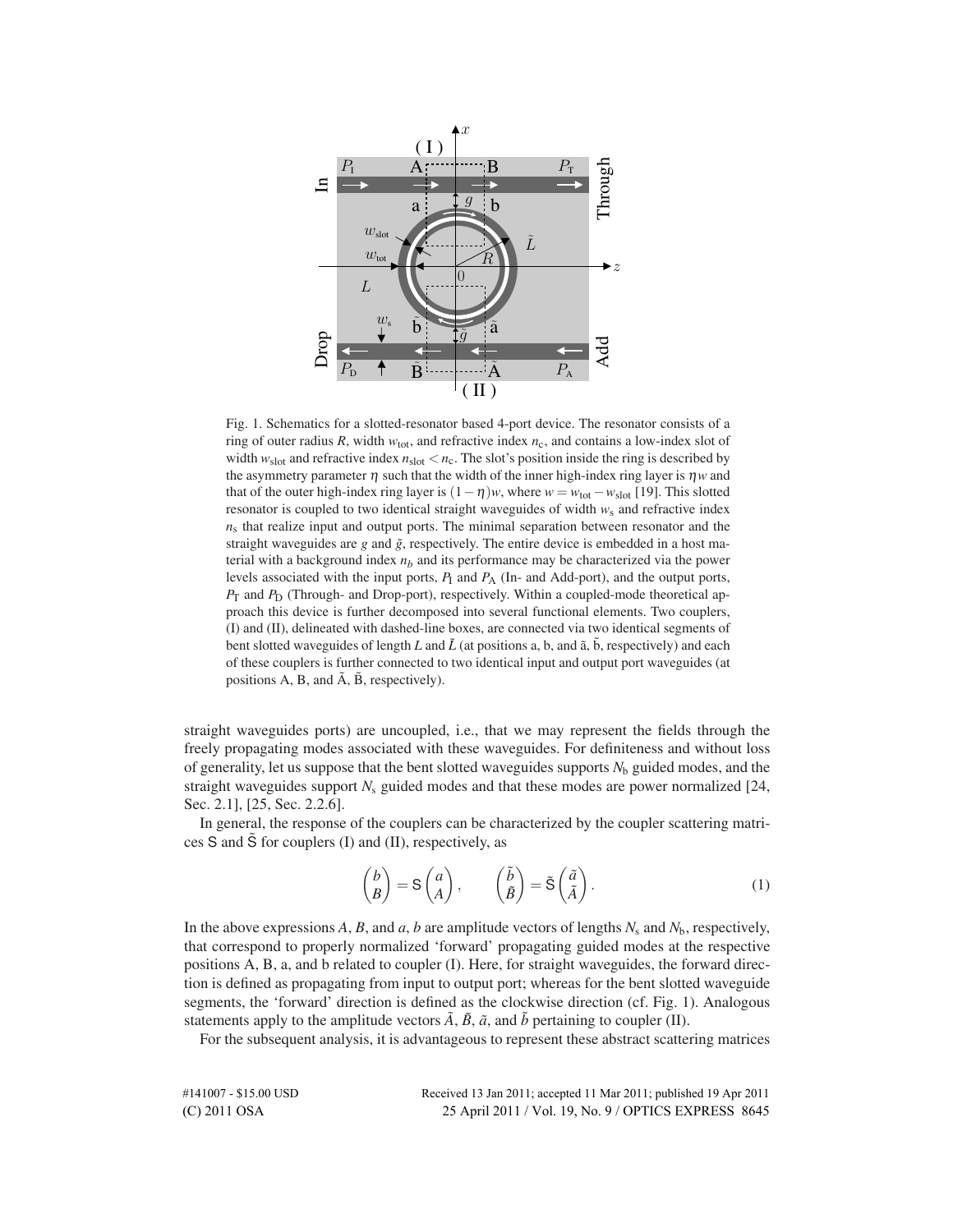according to

$$
S = \begin{pmatrix} S_{bb} & S_{bs} \\ S_{sb} & S_{ss} \end{pmatrix}, \qquad \tilde{S} = \begin{pmatrix} \tilde{S}_{bb} & \tilde{S}_{bs} \\ \tilde{S}_{sb} & \tilde{S}_{ss} \end{pmatrix}, \tag{2}
$$

where the sub-matrices  $S_{vw}$  represent the coupling of mode  $w \in \{b, s\}$  to mode  $v \in \{b, s\}$  and the indices b,s label the different classes of modes, i.e., the index b refers to the modes of the bent slotted waveguide segments and the index s refers to the modes of the straight input- and output-port waveguides.

Outside the coupler regions, the field propagating along the ring segments is described by the bent slotted waveguide guided modes with their angular dependence given by the corresponding mode propagation constants. These complex-valued propagation constants also take into account the radiation loss due to bending [19]. As a result, we obtain

$$
a = \mathbf{G}\tilde{b} \quad \text{and} \quad \tilde{a} = \tilde{\mathbf{G}}b,\tag{3}
$$

where G and  $\tilde{G}$  are  $N_b \times N_b$  diagonal matrices with entries  $G_{p,p} = \exp(-i\gamma_{bp}L)$ ,  $\tilde{G}_{p,p} =$  $\exp(-i\gamma_b L)$  for  $p = 1, \ldots, N_b$ , and *L* and *L* are the lengths of the bent slotted waveguide segments (cf. Fig. 1). Here  $\gamma_{bp} = \beta_{bp} - i\alpha_{bp}$ ,  $p = 1, \dots, N_b$ , denote the complex-valued propagation constants of the bent slotted waveguide modes with corresponding phase and attenuation constants,  $\beta_{bp}$  and  $\alpha_{bp}$ , respectively.

If we specify the amplitudes of the input waveguides,  $A_q$  and  $\tilde{A_q}$ ,  $q = 1, \ldots, N_s$ , we can regard Eqs. (1), (2), and (3) as a system of linear equations for the amplitudes of the output waveguide,  $B_q$  and  $\tilde{B_q}$ ,  $q = 1, \ldots, N_s$ . In particular, if only the In-port waveguide feeds the system, i.e.,  $\tilde{A}_q \equiv 0, q = 1, \ldots, N_s$ , we obtain for the amplitudes in the Through- and Drop-port waveguides

$$
B = (S_{sb}G\tilde{S}_{bb}\tilde{G}\Omega^{-1}S_{bs} + S_{ss})A, \tilde{B} = (\tilde{S}_{sb}\tilde{G}\Omega^{-1}S_{bs})A,
$$
\n(4)

where  $\Omega = I - S_{bb} G \tilde{S}_{bb} \tilde{G}$ .

Based on Eqs. (4), we can compute the overall spectral device characteristics, once the scattering matrices S, S, and the cavity propagation constants  $\gamma_{b,p}$ ,  $p = 1, \ldots, N_b$  are available as a function of the wavelength  $\lambda$ . By using semi-analytic arguments based on modal descriptions of the bent slotted and straight waveguides, we can determine these parameters from first principles as described in the following subsections.

At this point, we would like to note that the above overall device description based on the functional decomposition of the resonator is valid for both two-dimensional and threedimensional settings. In order to avoid a cluttered notation, we will restrict ourselves in the following to an analysis of the two-dimensional setting, i.e., to the case of propagation in *xz*plane as indicated in Fig. 1 without any variation of the material and structural parameters along the *y*-axis. We comment on the extension to the fully three-dimensional setting in Sec. 4.

#### *2.2. Bent slotted waveguide modes*

For the two-dimensional setting described above, Maxwell's curl equations decouple into two sets of equations, one for the so-called transverse-electric (TE) and one for the so-called transverse-magnetic (TM) polarization [24]. As we are chiefly interested in working with electric field enhancement effects within the slot, we consider the case of TM-polarized radiation. For this polarization, the *y*-component of the magnetic field  $(H<sub>v</sub>)$  and the in-plane components of the electric field  $(E_x, E_z)$  — in the Cartesian co-ordinate system — or  $(E_r, E_{\theta})$  — in the polar co-ordinate system — have to be considered. Clearly, as the normal component of the dielectric displacement field is continuous across a material interface, we have for a bent slotted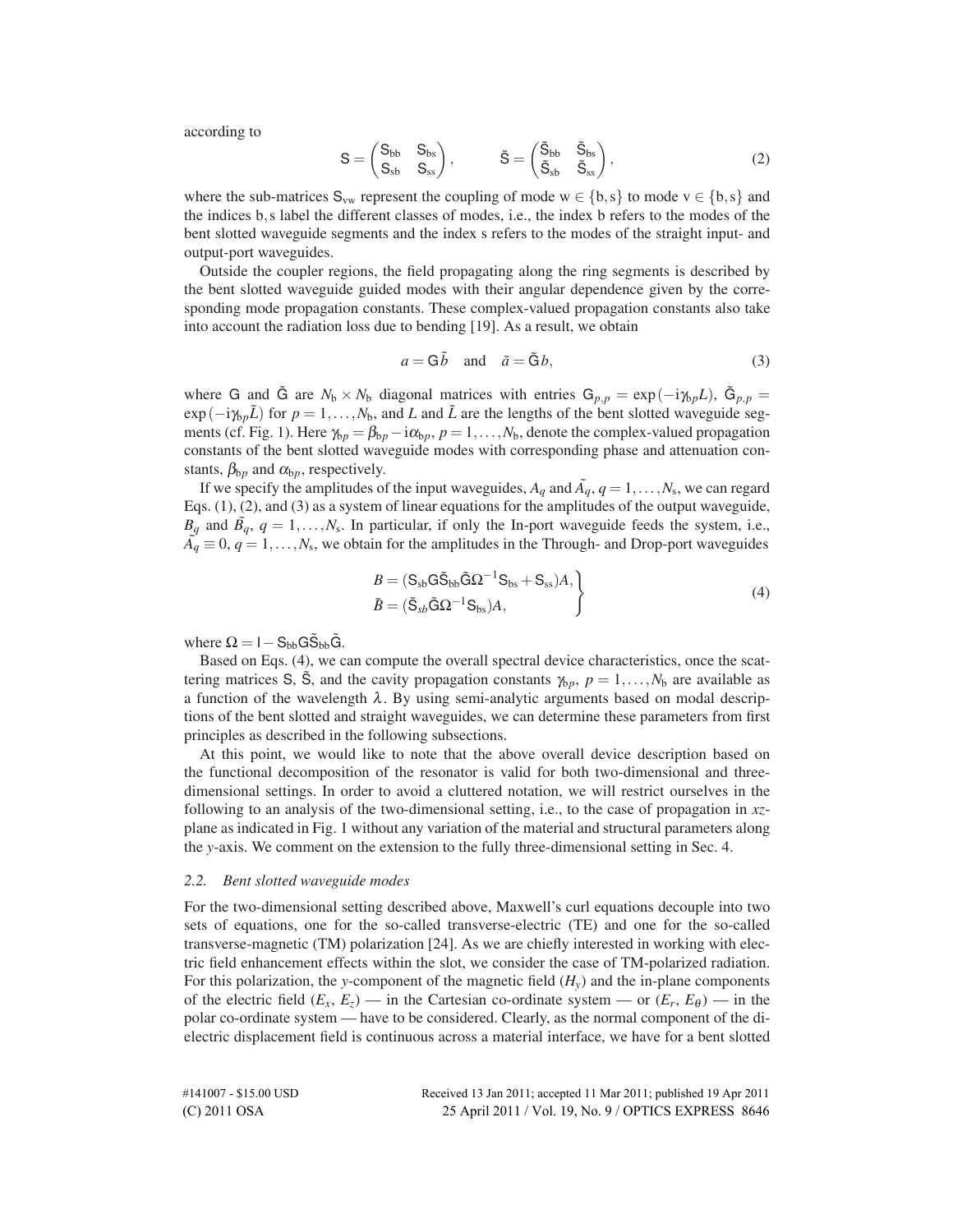waveguide that the radial component of the electric field  $(E_r)$  exhibits concurrent jumps from low to high values as the radial position is scanned across jumps from high-index to a low-index materials and vice versa (see Fig. 4).

We determine the required propagation constants for TM-polarized modes in bent slotted waveguides with constant curvature via the analytical model presented in Ref. [19]. Within this approach, we represent the fields in each of the piecewise constant refractive index regions in terms of appropriate Bessel/Hankel functions. Using the boundary conditions of the fields at the material interfaces together with bounded, outgoing wave boundary conditions at infinity, we obtain both, the propagation constants  $\gamma_{b_p}$  and the associated field distribution  $\{E_{b_p}, H_{b_p}\}$  of the bent slotted waveguide modes for a given vacuum wavelength  $\lambda$ . Owing to the lossy nature of these modes, their propagation constants are complex-valued and so are the associated effective indices which are defined as  $n_{\text{eff, bp}} = \frac{\gamma_{b} p}{k}$ , where *k* represents the wave number  $k = 2\pi/\lambda$  (see Ref. [19] for further details).

#### *2.3. Bent slotted - straight waveguide couplers*

After having determined the mode structure of the bent slotted waveguides, we combine this with the mode structure of the straight waveguides for the analysis of the bent slotted - straight waveguide couplers which we have delineated in Fig. 1. For the subsequent discussions, we apply the spatial coupled-mode approach of Ref. [21] to the present situation and provide in Fig. 2 a more detailed representation of such a coupling region.

For a given wavelength  $\lambda$ , the spatial coupled-mode approach constructs the fields in the coupler region by using the modal solutions of the uncoupled constituent waveguides. Consequently, for the straight waveguides we use the well-known modal solutions [26] and for the bent slotted waveguide we employ the analytical model as described in Sec. 2.2 above together with an appropriate transformation from polar  $(r, \theta)$  to Cartesian  $(x, z)$  co-ordinates that are better suited for representing the coupler geometry. Here  $x = r \cos \theta$ , and  $z = r \sin \theta$ . Explicitly, we use the modal solutions for the fields  ${E_{sq}, H_{sq}}$  and associated propagation constant  $\beta_{sq}$  for straight waveguides with refractive index profiles  $n<sub>s</sub>(x)$  (or, equivalently, relative permittivity profiles  $\varepsilon_{s}(x) = n_{s}^{2}(x)$ ) in a non-magnetic system as

$$
\begin{pmatrix} E_{sq} \\ H_{sq} \end{pmatrix} (x, z) = \begin{pmatrix} \tilde{E}_{sq} \\ \tilde{H}_{sq} \end{pmatrix} (x) e^{-i\beta_{sq}z}.
$$
 (5)

The corresponding modal solutions for the fields  $\{E_{bp}, H_{bp}\}$  and propagation constants  $\gamma_{bp}$  of bent slotted waveguides with refractive index profiles  $n_b(x, z)$  (or, equivalently, relative permittivity profiles  $\varepsilon_s(x, z) = n_s^2(x, z)$ ) in non-magnetic systems are

$$
\begin{pmatrix} E_{bp} \\ H_{bp} \end{pmatrix} (x, z) = \begin{pmatrix} \tilde{E}_{bp} \\ \tilde{H}_{bp} \end{pmatrix} (r(x, z)) e^{-i\gamma b} P \theta (x, z), \tag{6}
$$

where *R* is the bend radius as defined in Fig. 1, and  $\theta = \tan^{-1}(z/x)$  is the polar angle corresponding to the radial position  $r = \sqrt{x^2 + z^2}$  [24].

At this point, we would like to recall our basic assumption (or approximation) that the couplers are adiabatic, i.e., we assume that we can ignore back reflections and can restrict ourselves to uni-directional wave propagation. As a result, from the above modal solutions, we retain only the forward propagating modes, i.e., for the geometry described in Fig. 2 we retain only those waveguide modes that propagate in the positive *z*-direction.

Within the frequency-domain coupled-mode theoretical approach, the interaction between the bent slotted waveguide and the straight waveguide is restricted to a coupling region defined by  $[x_l, x_r] \times [z_l, z_o]$  (see Fig. 2). Outside this region the fields propagating in each waveguide are

| #141007 - \$15.00 USD - | Received 13 Jan 2011; accepted 11 Mar 2011; published 19 Apr 2011 |
|-------------------------|-------------------------------------------------------------------|
| (C) 2011 OSA            | 25 April 2011 / Vol. 19, No. 9 / OPTICS EXPRESS 8647              |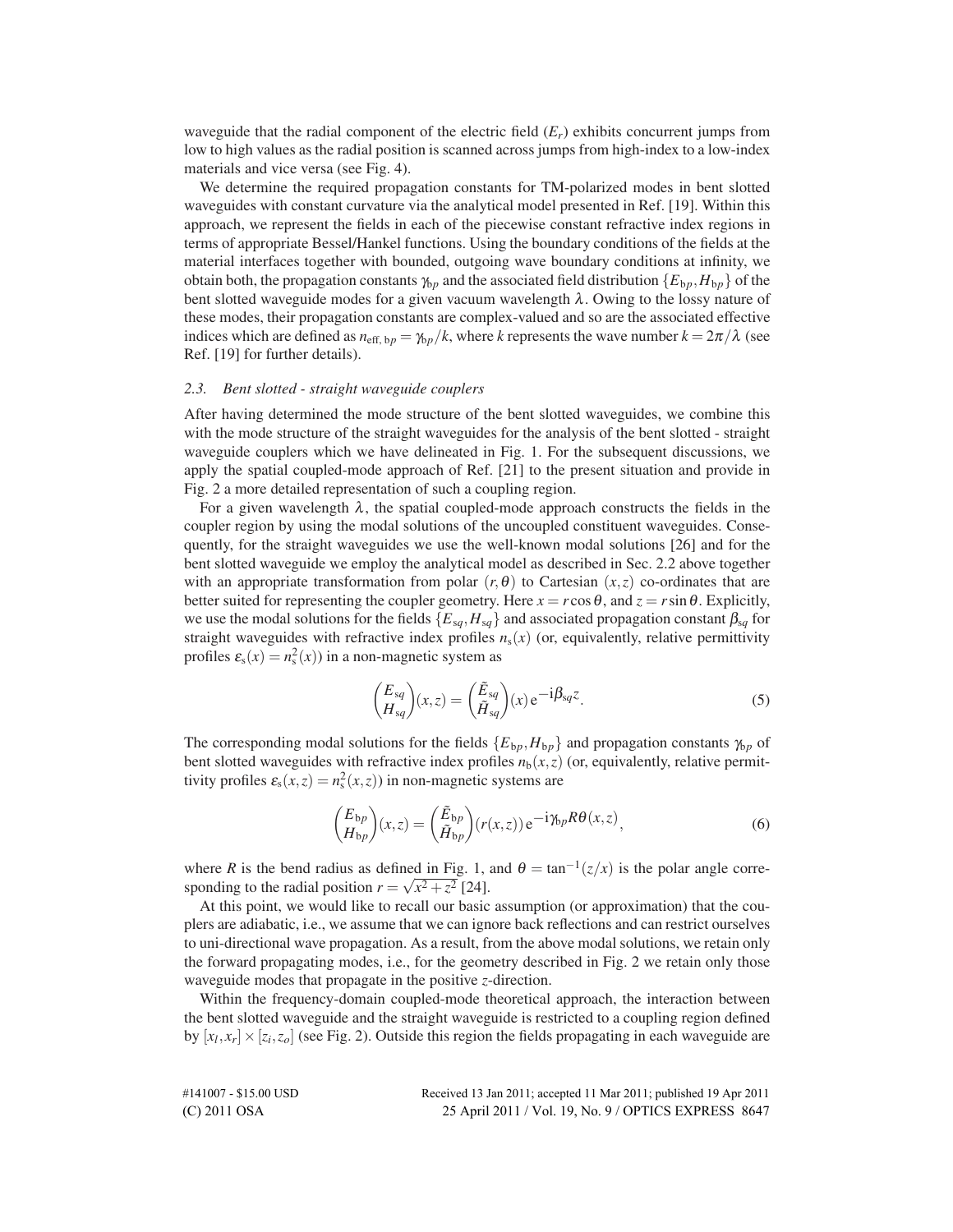

Fig. 2. Detailed representation of the bent slotted - straight waveguide couplers delineated in Fig. 1. The coupler is defined via the domain  $[x_l, x_r] \times [z_l, z_o]$ , in which the interaction between the bent slotted waveguide and the straight waveguide takes place. Outside this coupling region, we assume that the modes of the constituent waveguides are uncoupled. The minimal separation between the waveguides is  $g$  and the amplitudes of the input modes at  $z = z_i$  are denoted by *a* and *A*, respectively. The corresponding amplitudes of the output modes at  $z = z_0$  are denoted by *b* and *B*, respectively. See Fig. 1 for further details.

assumed to be uncoupled so that the individual modes propagate undisturbed according to their respective harmonic dependence. Within the coupler region, the corresponding fields  ${E,H}$ are approximated by a superposition of the uncoupled modal fields,  $\{E_{bp}, H_{bp}\}$  and  $\{E_{sq}, H_{sq}\}$ of the forward propagation modes of the uncoupled bent slotted and straight waveguides, respectively. Explicitly, this reads as

$$
\binom{E}{H}(x,z) \approx \sum_{v=b,s} \sum_{i=1}^{N_v} C_{vi}(z) \binom{E_{vi}}{H_{vi}}(x,z)
$$
\n<sup>(7)</sup>

with the *a priori* unknown, *z*-dependent amplitudes  $C_{vi}$ . Here, the index  $v \in \{b, s\}$  identifies the type of waveguide (b: bent slotted waveguide, s: straight waveguide) and the index *i* runs over the corresponding number of guided modes, i.e.,  $i = 1, \ldots, N_v$  and  $v \in \{b, s\}$ .

We obtain the governing equations for  $C(z) = \{C_{vi}(z)\}\$  by combining the above ansatz (7) with the variational formulation of Maxwell's equations

$$
\mathscr{F}(E,H) = \iint \left[ (\nabla \times E) \cdot H^* - (\nabla \times H) \cdot E^* + i\omega \mu_0 H \cdot H^* + i\omega \varepsilon_0 \varepsilon E \cdot E^* \right] dx dz. \tag{8}
$$

In the above equation, the stationarity of the functional  $\mathscr{F}(E,H)$  implies that *E* and *H* satisfy Maxwell's curl equations  $\nabla \times E = -i\omega \mu_0 H$  and  $\nabla \times H = i\omega \varepsilon_0 \varepsilon E$ . Following the usual variational arguments  $[21]$ , we arrive — as a necessary condition for the stationarity of the variational formulation — at the coupled-mode equations

$$
\sum_{v=b,s}\sum_{i=1}^{N_v} \mathsf{M}_{vi,wj} \frac{\mathrm{d}C_{vi}}{\mathrm{d}z} - \sum_{v=b,s}\sum_{i=1}^{N_v} \mathsf{F}_{vi,wj} C_{vi} = 0, \tag{9}
$$

for all  $j = 1, \ldots, N_w$ , and  $w \in \{b, s\}$ . In the above equation, we have introduced the abbreviations  $M_{vi,wj}(x, z) = \int e_z \cdot \left( E_{vi}(x, z) \times H_{wj}^*(x, z) + E_{wj}^*(x, z) \times H_{vi}(x, z) \right) dx$ , and  $F_{vi,wj}(x, z) =$  $-i\omega \varepsilon_0 \int (\varepsilon(x,z) - \varepsilon_{vi}(x,z)) E_{vi}(x,z) \cdot E_{wj}^*(x,z) dx$ , where  $e_z$  denotes the unit vector in *z*-direction, the superscript '\*' stands for complex conjugation, and  $\varepsilon(x, z)$  represent the full relative permittivity profile for the entire coupler region. For a given value of *z*, the integration is carried out over the pre-defined coupler region in *x*-direction  $[x_l, x_r]$ .

Upon rewriting the coupled-mode equations [Eq. (9)] in matrix form, we obtain

$$
M(z)\frac{dC(z)}{dz} = F(z)C(z).
$$
 (10)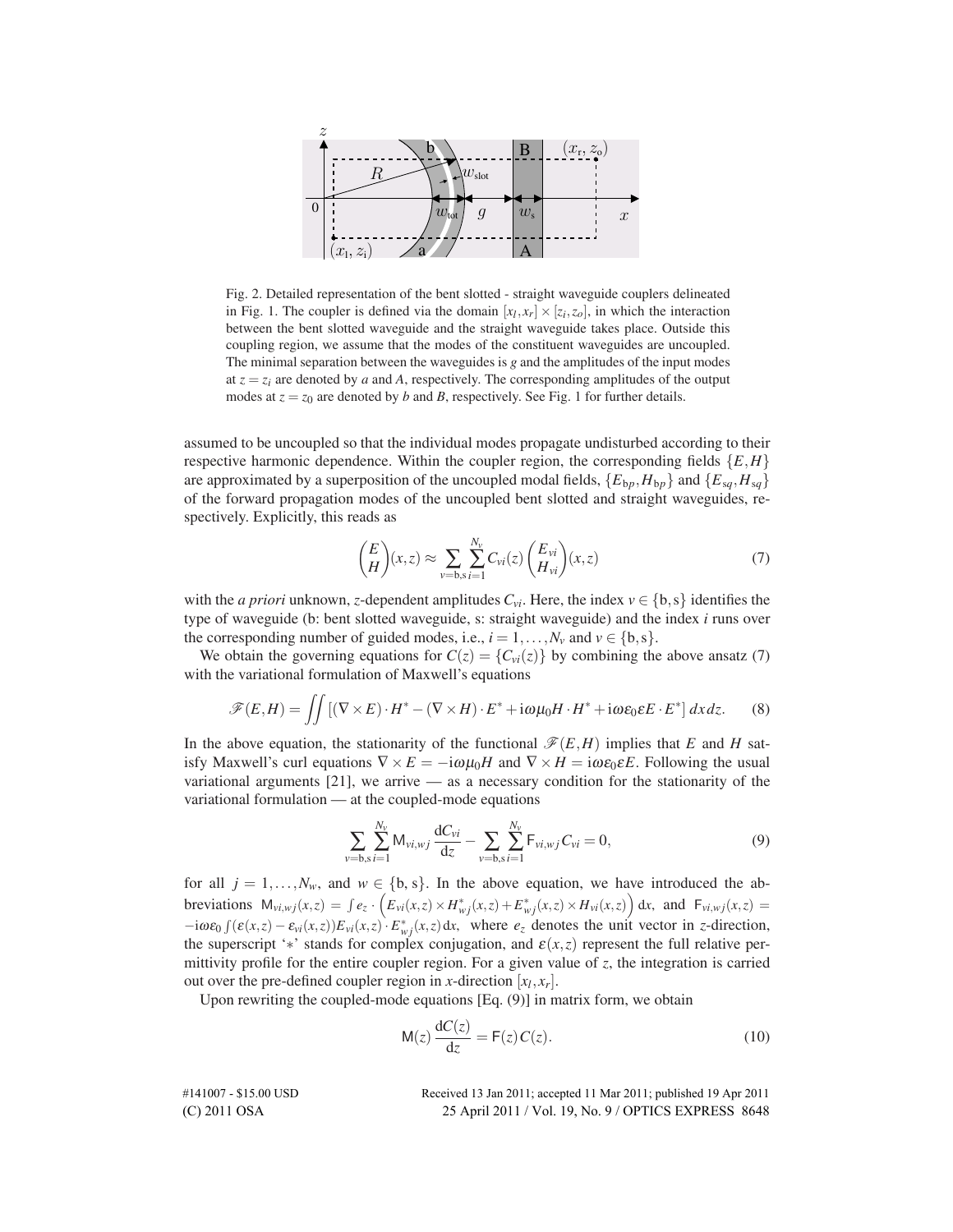Next, we define the transfer matrix  $T(z_j)$  at  $z = z_j$  which connects the unknown amplitudes *C* at the position  $z = z_i$  with the amplitudes at position  $z = z_j$  according to  $C(z_i) = \mathsf{T}(z_i)C(z_i)$ . By exploiting the linearity of Eq. (10) with respect to *C*, we may thus reformulate the problem in terms of the transfer matrix  $T(z)$  as a set of coupled differential equations

$$
\frac{\mathrm{d}\mathsf{T}(z)}{\mathrm{d}z} = \mathsf{M}(z)^{-1}\,\mathsf{F}(z)\,\mathsf{T}(z),\tag{11}
$$

with initial condition  $T(z_i) = I$ . Here, I denotes the identity matrix. Upon solving Eq. (11) on an *a priori* defined domain  $[x_l, x_r] \times [z_l, z_o]$  via standard integrators (we typically use a fourth-order Runge-Kutta method), we determine the transfer matrix  $T(z_0)$ , which gives the coupler's output amplitudes  $C(z_0)$  at position  $z = z_0$  in terms of the coupler's input amplitudes  $C(z_1)$  at position  $z = z_i$  according to  $C(z_0) = T(z_0)C(z_i)$ .

#### Projection corrections

At this point, we would like to note that the above coupler analysis is carried out on an *a priori* defined coupler domain  $[x_l, x_r] \times [z_l, z_o]$ . For a meaningful simulation of these coupler regions, it is essential to make sure that the coupler domain is appropriately selected. By examining the spatial extent of the mode profiles of the constituent waveguide modes in the direction normal to the waveguides, we can straightforwardly determine an appropriate length of the coupler domain in *x*-direction  $[x_l, x_r]$  (see the mode profiles depicted in Fig. 4).

However, obtaining an estimate for the length of the coupler domain in *z*-direction is less straightforward. A choice of  $[z_i, z_o]$  will be justified, if the corresponding simulation results validate the assumption that the modes of the constituent waveguides are uncoupled outside the coupler domain. In order to verify this numerically, we consider a system where only the fundamental mode of the straight waveguide is excited, i.e.,  $C(z_i) \equiv 0$  except for  $C_{s0}(z_i) = 1$ . Then by matching the fields at the output position  $z = z<sub>o</sub>$ , we determine the amplitudes of the straight waveguide modes  $B = C(z_0)$ . Keeping  $z = z_i$  fixed and varying the other end  $z = z_o$ , allows us to monitor the evolution of the straight waveguide's fundamental mode amplitude  $B_{s0}$ . If the assumption of uncoupled modes is satisfied, we expect that this amplitude's absolute value  $|B_{s0}| = |C_{s0}(z_0)|$  attains a stationary value.

In Fig. 3, we display the results of a corresponding computation. For this field matching procedure, we observe a strong oscillatory behavior of  $|B_{s0}|$  even for relatively large values of *z<sup>o</sup>* (dashed lines). Although, these oscillations will eventually be damped out for large values *zo*, this would lead to undesirably large coupler domains. Therefore, the 'naive' field-matching approach described above is rather unsatisfactory, and we should not directly use the transfer matrix  $T(z_0)$  as the required coupler scattering matrix S for the CMT model described in Sec. 2.1.

A more efficient approach utilizes a projection of the complete field distribution inside the coupler onto the modes of the uncoupled straight waveguide in order to extract the amplitude  $B_{s0}$  and all other amplitudes. In Fig. 3, we also display the results of this projection technique (solid line) and observe a superior performance relative to the naive field matching technique (dashed line). For a detailed explanation of this projection technique and reasoning behind its effectiveness we would like to refer the reader to Ref. [21]. Here, we only would like to point out that this projection operation is essential for obtaining stable results for the amplitudes of the straight and bent slotted waveguides modes outside the coupler domain. In addition, the corresponding results (see solid line in Fig. 3) also validate the assumption of a finite coupler region in Sec. 2.1. Finally, we obtain the required coupler scattering matrix S by incorporating these projection corrections into the results of the transfer matrix  $T(z_0)$ .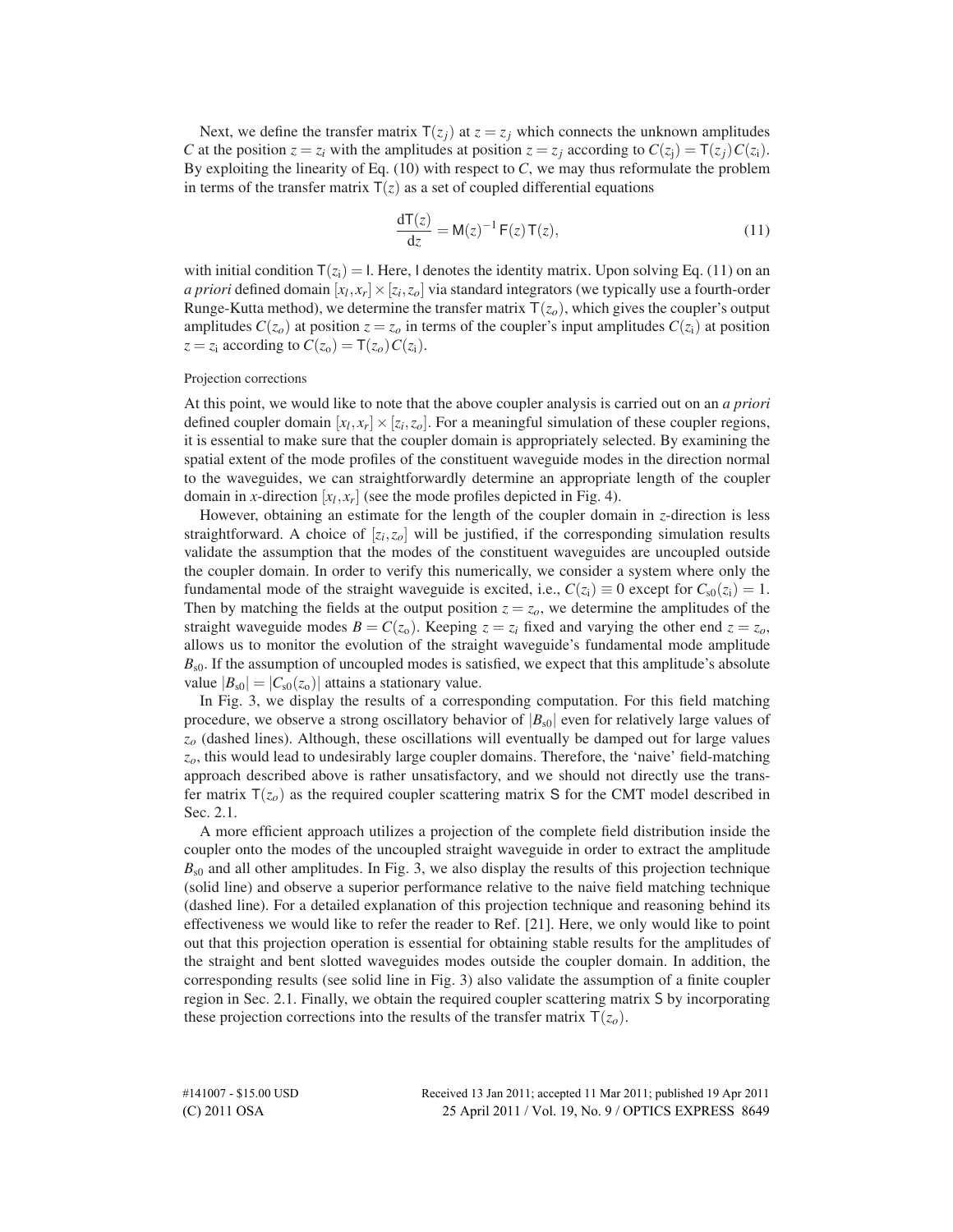

Fig. 3. Dependence of the straight output waveguide's fundamental mode amplitude  $B_{s0}$ on the coupler length in *z*-direction when the input straight waveguide is excited with its fundamental mode. These results have been obtained with the 'naive' field-matching approach (dashed line) and with the projection correction technique (solid line). The coupler parameters (see Fig. 2) are:  $n_c = n_s = 2.1$ ,  $n_{slot} = n_b = 1$ ,  $w_{tot} = 1 \mu m$ ,  $w_{slot} = 0.2 \mu m$ ,  $w_s =$ 0.4 μm, λ = 1.55 μm, *g*= 0.4 μm, η = 0.5, R = 5 μm,  $[x_l, x_r]$  = [1μm,8μm],  $z_i$  = −8μm is fixed, and  $z<sub>o</sub>$  is varied from  $[-8 \mu m, 8 \mu m]$ . The numerical computations have been performed with discretizations  $h_x = 0.005 \,\mu \text{m}$  and  $h_z = 0.1 \,\mu \text{m}$  along the *x*- and *z*-directions respectively.

## *2.4. Evaluation of the spectral response*

By following the procedures in Secs. 2.2 and 2.3 we can compute the bent slotted waveguide propagation constants and the coupler scattering matrices for a given wavelength  $\lambda$ . Via a subsequent evaluation of the expressions [Eq. (4)], we can then compute the complete response of the slotted-resonator device at that wavelength. Upon repeating this procedure for a series of wavelengths, we can determine the entire spectral response of the device with considerably reduced effort relative to a full-fledged exact numerical simulation. In order to further reduce the computational efforts within the CMT approach, we employ a speed-up technique which is based on analytical arguments and interpolation.

More precisely, the (original) scattering matrix obtained in Sec. 2.3 exhibits fast oscillations when the wavelength is varied and, therefore, is ill-suited for an interpolation between wavelengths. However, by separating these oscillations into fast oscillations (which are mainly due to phase changes in the mode propagation) and slow oscillations (which are mainly due to the coupling effects), we can construct a modified scattering matrix that is suitable for interpolation (see Ref. [21] for details). In practice, we perform the complete coupled-mode based computations for the bent slotted waveguide's propagation constants and the coupler scattering matrices only at pre-selected nodal wavelengths. Then, we determine the parameters that are required for intermediate wavelengths via cubic interpolation and, again, utilize expressions [Eq. (4)] in order to evaluate the device characteristics. All the subsequent CMT-based computations utilize this highly efficient speed-up technique. If the desired wavelength interval contains only a few resonances (as in our case, e.g. see Fig. 5), then no special consideration is required for a selection of nodal wavelengths. Otherwise, as one expects from the increasing interpolation errors away from the nodal points, the interpolated spectral results are reliable only in the vicinity of the nodal wavelengths.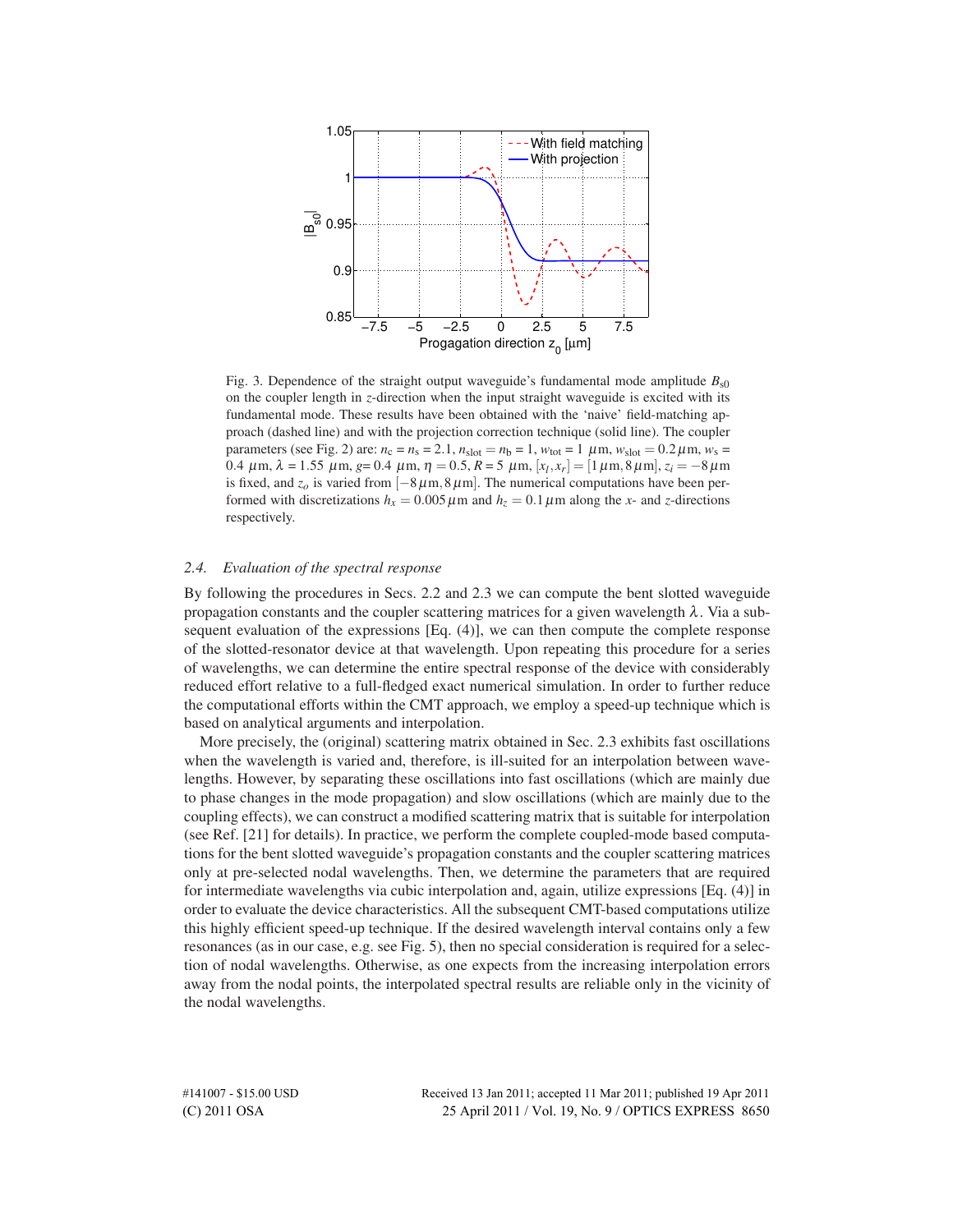

Fig. 4. Transverse profiles of selected waveguide modes that are used for the CMT-based simulations of the couplers in Sec. 2.3. The first column depicts the real part of  $H<sub>v</sub>$  and  $E<sub>x</sub>$  for the straight waveguide TM<sub>0</sub> mode. The TM<sub>0</sub> modes of the bent slotted waveguides for various values of  $\eta$  are depicted in the second, third and fourth column (see inset). The fifth column depicts the TM<sub>1</sub> mode for the bent slotted waveguide for  $\eta = 0.5$ . All these modes are computed at  $\lambda = 1.55 \,\mu\text{m}$ , and the corresponding effective indices are (columnwise)  $n_{\text{eff}}$ =1.4335343, 1.53462 − i 3.50971 × 10<sup>-8</sup>, 1.4221 − i 2.92095 × 10<sup>-6</sup>,  $1.48579 - i 8.3777 \times 10^{-9}$ , and  $1.19039 - i 1.69572 \times 10^{-3}$  respectively.

## **3. Simulation results**

As an illustration of our CMT approach to slotted resonator devices, we consider a specific system: A micro-ring of radius  $R = 5 \mu m$  and width  $w_{\text{tot}} = 1 \mu m$  which is made of silicon nitride (refractive index  $n_c = 2.1$ ) is micro-structured to exhibit a slot of width  $w_{slot} = 0.2 \,\mu\text{m}$ that is filled with air (refractive index  $n_{slot} = 1$ ). As depicted in Fig. 1, the position of the slot inside the ring resonator is controlled by the asymmetry parameter  $\eta$ . This slotted ring resonator is coupled to two identical straight silicon-nitride waveguides (refractive index  $n_s =$ 2.1) that are  $w_s = 0.4 \mu m$  wide. The minimal separation between these bus waveguides and the ring resonator is  $g = \tilde{g} = 0.4 \mu$ m. Finally, we assume that the entire device is placed in an air background (refractive index  $n<sub>b</sub> = 1$ ) and study its spectral response in the wavelength range  $[1.5\,\mu\text{m},1.6\,\mu\text{m}]$ . For these settings, the uncoupled straight waveguide is mono-modal, whereas for the uncoupled bent slotted waveguide we have to take into account all the modes which exhibit a real part of their effective index that is above 'cutoff', i.e., for which  $\Re(n_{\text{eff}}) \geq n_{\text{b}}$ . We have found that for the above settings this corresponds to the fundamental and the first-order mode.

In Fig. 4, we display characteristic transverse profiles of some of these modes for different slot positions within the ring resonator, i.e., for several different values of  $\eta$ . The corresponding properties of the bent slotted waveguide modes strongly depend on the slot's position. In particular, the first-order  $TM_1$  mode is moderately lossy only if the slot is symmetrically positioned within the ring ( $\eta = 0.5$ ). For instance, at  $\lambda = 1.55 \,\mu$ m, we obtain its effective index  $n_{\text{eff}} = 1.19039 - i \cdot 1.69572 \times 10^{-3}$ . For the first-order mode, asymmetric positions of the slot either lead to a very lossy mode or a mode located close to 'cutoff'. For instance, at  $\lambda = 1.55 \,\mu\text{m}$ for TM<sub>1</sub> we obtain for  $\eta = 0.4$  an effective index  $n_{\text{eff}} = 1.09129 - i.996678 \times 10^{-3}$  and for  $\eta = 0.7$  we find  $n_{\text{eff}} = 1.13048 - i 1.49073 \times 10^{-2}$ .

With these modes, we simulate the couplers on the domain defined by  $[x_l, x_r] = [1 \mu m, 8 \mu m]$ and  $[z_i, z_o] = [-3 \,\mu \text{m}, 3 \,\mu \text{m}]$  by using discretizations of  $h_x = 0.005 \,\mu \text{m}$  and  $h_z = 0.1 \,\mu \text{m}$  along the *x*- and *z*-direction, respectively. Following the procedure outlined in Sec. 2.4, we calculate the spectral response of the slotted resonator over the entire wavelength range  $[1.5 \mu m, 1.6 \mu m]$ via a cubic interpolation technique that utilizes computations at the nodal wavelengths  $1.5 \mu m$ ,  $1.55 \,\mu$ m, and  $1.6 \,\mu$ m.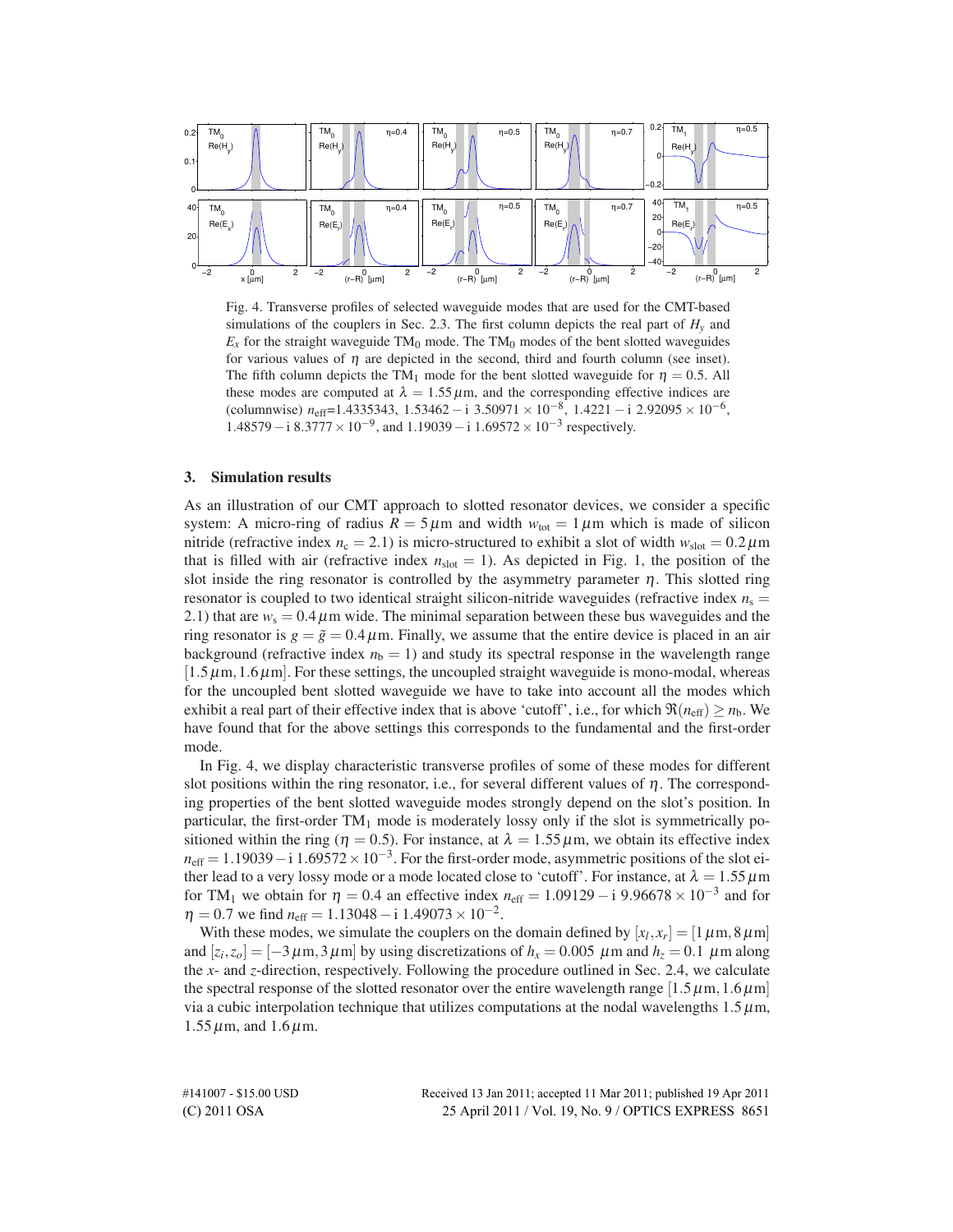

Fig. 5. Spectral response of the slotted resonator device depicted in Fig.1 for the TM polarization and various slot positions within the ring (see the text for details on the device parameters). The results of the coupled-mode theoretical (CMT) approach are compared with the results of exact numerical computations via a Discontinuous Galerkin Time-Domain (DGTD) method that has been equipped with curvilinear elements.



Fig. 6. Meshes that have been used for the DGTD computations of the slotted resonator device sketched in Fig. 1. From left to right, the slot position corresponds to  $\eta = 0.4$ ,  $\eta =$ 0.5, and  $\eta = 0.7$  respectively. The computational domain is enclosed by perfectly matched layers as indicated by the finite-width outermost box. In order to determine the spectral response of the device a broad-band pulse for is injected in the upper left waveguide. The flux through the output ports is recorded and subsequently Fourier-transformed.

In Fig. 5, we display the resulting spectral response of the slotted resonator device for TMpolarized mode and various values of the asymmetry parameter  $\eta$ . In particular, each dip in the through-power  $P_T$  corresponds to a particular  $TM_{n,m}$  cavity mode resonance of the slotted resonator, where the indices *n* and *m* denote radial and angular mode number, respectively. The prominent sharp dips correspond to the resonances of the fundamental cavity modes TM0,*<sup>m</sup>* and they exhibit wildly varying quality factors (see discussion below). In addition, for the symmetric case  $\eta = 0.5$ , we also find further secondary dips, which, in general, correspond to higher-order cavity modes — in the particular case we are considering — they correspond to the first-order TM<sub>1,*m*</sub> modes. Consistent with our discussion above, we find that in the case of  $\eta = 0.4$  and  $\eta = 0.7$ , the TM<sub>1</sub> bent slotted waveguide modes are very lossy and, therefore, fail to appreciably contribute to the overall spectral response of the device.

In order to assess the validity and accuracy of the coupled-mode approximations discussed above, we have compared the CMT results with those obtained from a Discontinuous Galerkin Time-Domain (DGTD) method [4–7]. We have chosen this particular method because of its ability to employ unstructured meshes in conjunction with high-order spatial basis functions.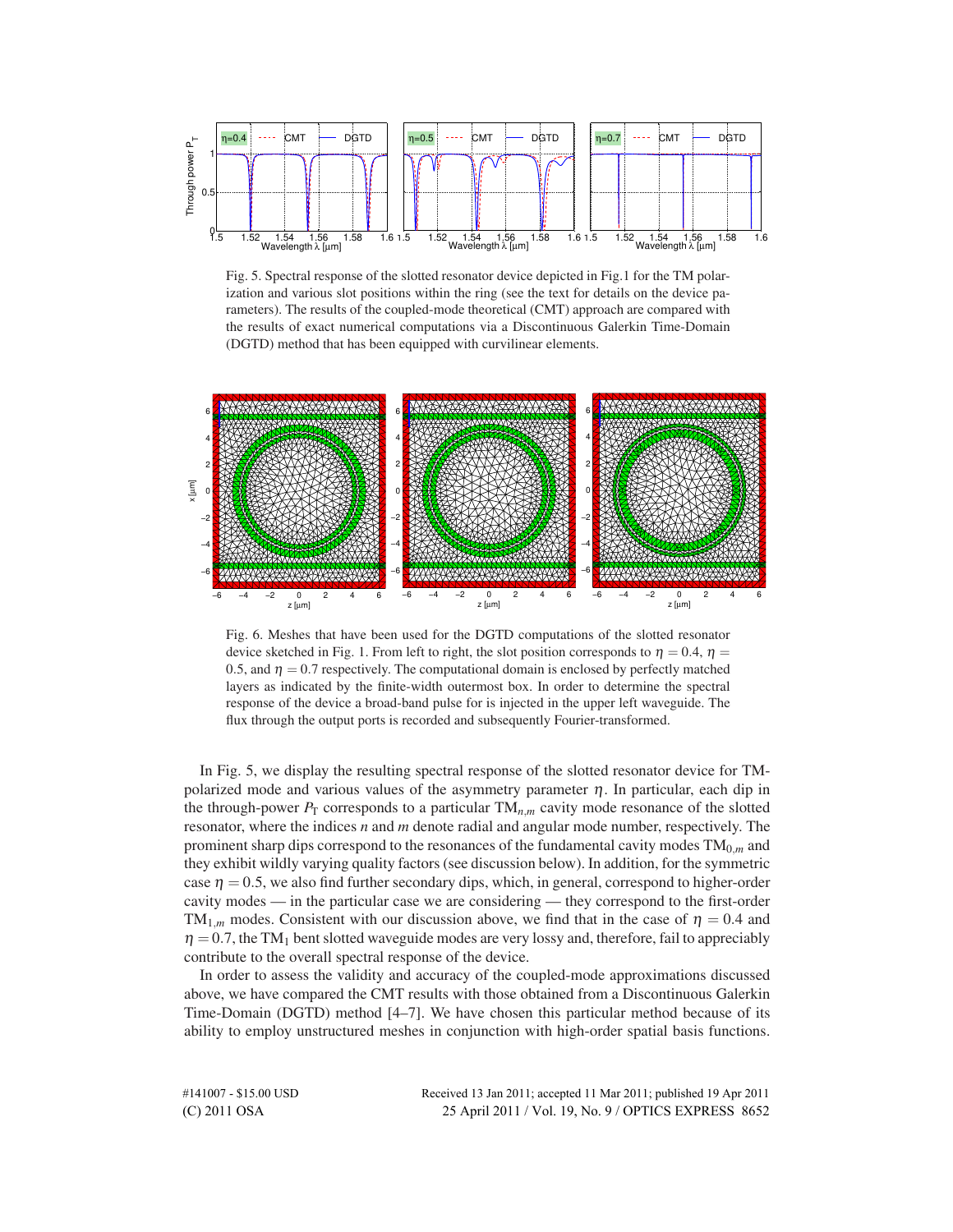

Fig. 7. Spectral response of the slotted resonator device depicted in Fig. 1 for a symmetric slot position ( $\eta = 0.5$ ) for various minimal separations *g* and  $\tilde{g}$  of the straight waveguides from the slotted resonator (see the text for details on the device parameters). The results of the coupled-mode theoretical (CMT) approach are compared with the results of exact numerical computations via a Discontinuous Galerkin Time-Domain (DGTD) method that has been equipped with curvilinear elements.

These features allow to properly resolve the fields in the sub-wavelength slot and to handle the discontinuous fields without requiring unreasonable simulation times. In contrast to earlier computations of similar systems [6], we have equipped the DGTD method with curvilinear elements which provides an excellent representation of the true ring geometry. In Fig. 6, we depict the corresponding meshes used for the DGTD computations.

In all of our subsequent DGTD computations we have utilized a spatial expansion order of  $p = 6$  (see Ref. [5]). For time-stepping, we have used a suitably selected fourth-order lowstorage Runge-Kutta scheme. At this point, we would like to note that we have carried out extensive convergence studies with higher and lower spatial discretization orders. In addition, we have compared the CMT and DGTD spectra with results from computations based on the freely available FDTD implementation meep [27]. From those studies and comparisons, we can safely conclude that our DGTD results are accurate to at least four significant digits. Upon comparing the spectra of CMT and DGTD computations (see Fig. 5) we observe reasonable agreement for the fundamental resonances. However and notably for the symmetric case of  $\eta = 0.5$ , the CMT and DGTD results differ significantly for the lossy first-order resonances.

This discrepancy can be explained as follows. As mentioned in Secs. 2.1 and 2.3, the CMT model of the resonator assumes that the constituent bent slotted - straight waveguide couplers are adiabatic, so that the field propagating in one part of the coupler experiences a slowly increasing presence of the other waveguide. Based on this, we have assumed uni-directional wave propagation, and the set of *a priori* unknown coupled mode amplitudes *Cvi* in Eq. (7) are assumed to be *z*-dependent only. These assumptions are violated if the modes of the bent slotted waveguides are not anymore well confined to the waveguide core (e.g., the  $TM_1$  bent slotted waveguide mode displayed in Fig. 4) and the constituent waveguides in the coupler are not sufficiently separated. Therefore, we expect that increasing the minimal coupler separations, *g* and  $\tilde{g}$ , leads to an improvement of the CMT model's accuracy, notably regarding the secondary resonances associated with the first-order modes. In order to validate this reasoning, we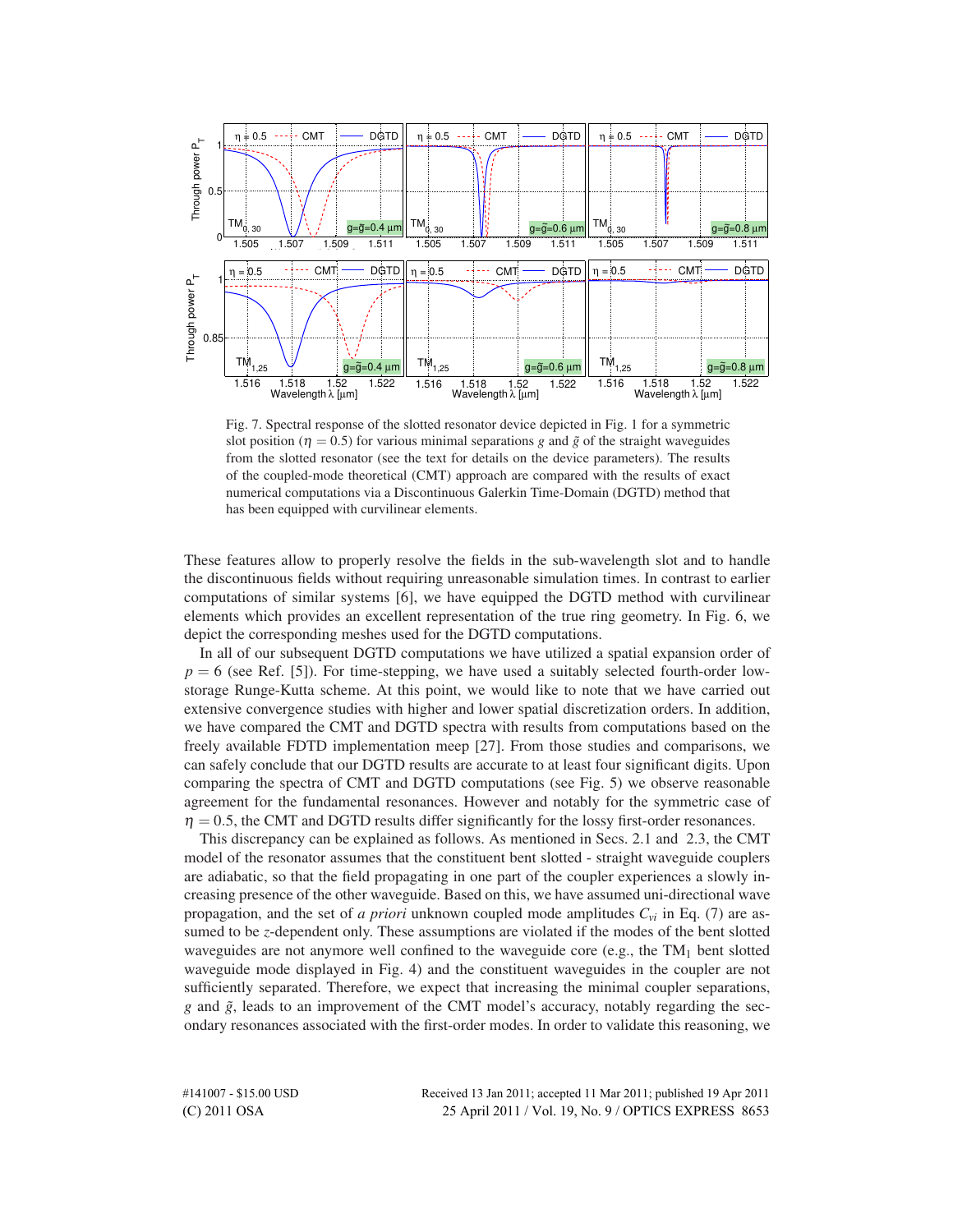

Fig. 8. Resonance field distributions (real part) of the magnetic field  $H<sub>v</sub>$  of the slotted resonator device depicted in Fig. 1 for various values of the asymmetry parameter  $\eta$  (see the text for details on the device parameters). The three leftmost panels depicts the resonator's TM<sub>0,30</sub> resonances for  $\eta = 0.4$ ,  $\eta = 0.5$ , and  $\eta = 0.7$ , respectively. The rightmost panel depicts the resonator's TM<sub>1,25</sub> resonance for  $\eta = 0.5$ . These field distributions have been obtained with the CMT model.

have computed the spectral response of the symmetric slotted resonator device ( $\eta = 0.5$ ) for larger values of the minimal separations  $g$  and  $\tilde{g}$ , and display the results in Fig. 7. Indeed, we find that the discrepancy between the results of the CMT model and the DGTD computations are strongly reduced for larger values of the separation. These results provide a very reliable method for determining the validity and/or accuracy of the adiabatic coupling assumption of the coupled-mode approach.

In order to obtain a better perspective of the various resonances appearing in Fig. 5, we have also determined the corresponding field distributions. Specifically, we have traced the slotted resonator's TM<sub>0,30</sub> resonance as the asymmetry parameter  $\eta$  is varied and display the results in Fig. 8. We observer that, for  $\eta = 0.4$ , the principal field component  $H<sub>v</sub>$  is neatly localized in the outer high-index layer of the ring cavity. When the slot is placed symmetrically within the core of the ring, i.e., when  $\eta = 0.5$ , we still observe a significant localization of the magnetic field  $H<sub>v</sub>$  in the outer high-index ring. However, we cannot anymore neglect the magnetic field in the inner ring. For even higher values of, say,  $\eta = 0.7$ , the magnetic field is predominantly localized in the inner high-index layer of the ring. This strong confinement of the field is the primary reason for the sharp resonances which we have observed for  $\eta = 0.7$  as compared to the resonance for  $\eta = 0.4, 0.5$ .

The sharpness of these resonances is measured in terms of the quality factor *Q*, which is defined as a ratio of the central resonance wavelength to the full-width-at-half-maximum value. The corresponding *Q*-values of this TM<sub>0.30</sub> resonance for  $\eta = 0.4, 0.5$ , and 0.7 are approximately 900, 1200, and 26000 respectively. This demonstrates that a careful positioning of the slot is of particular importance when cavities with high quality factors are desired. Finally, in the far-right panel of Fig. 8 we depict the field distribution that corresponds to the (weak) secondary resonance of the slotted resonator's  $TM_{1,25}$  mode for  $\eta = 0.5$ . Due to the lossy nature of this mode, the field is only weakly confined and a considerable amount of the field resides outside the actual cavity.

#### **4. Conclusions**

In conclusion, we have developed a CMT approach for slotted-resonator based systems. For a two-dimensional model problem we have compared its accuracy with exact numerical computations based on a DGTD solver. In particular, within the CMT approach we decompose the system into input and output ports, connecting waveguide segments, and couplers between the different types of uncoupled waveguides. For these uncoupled waveguides, we utilize analyti-